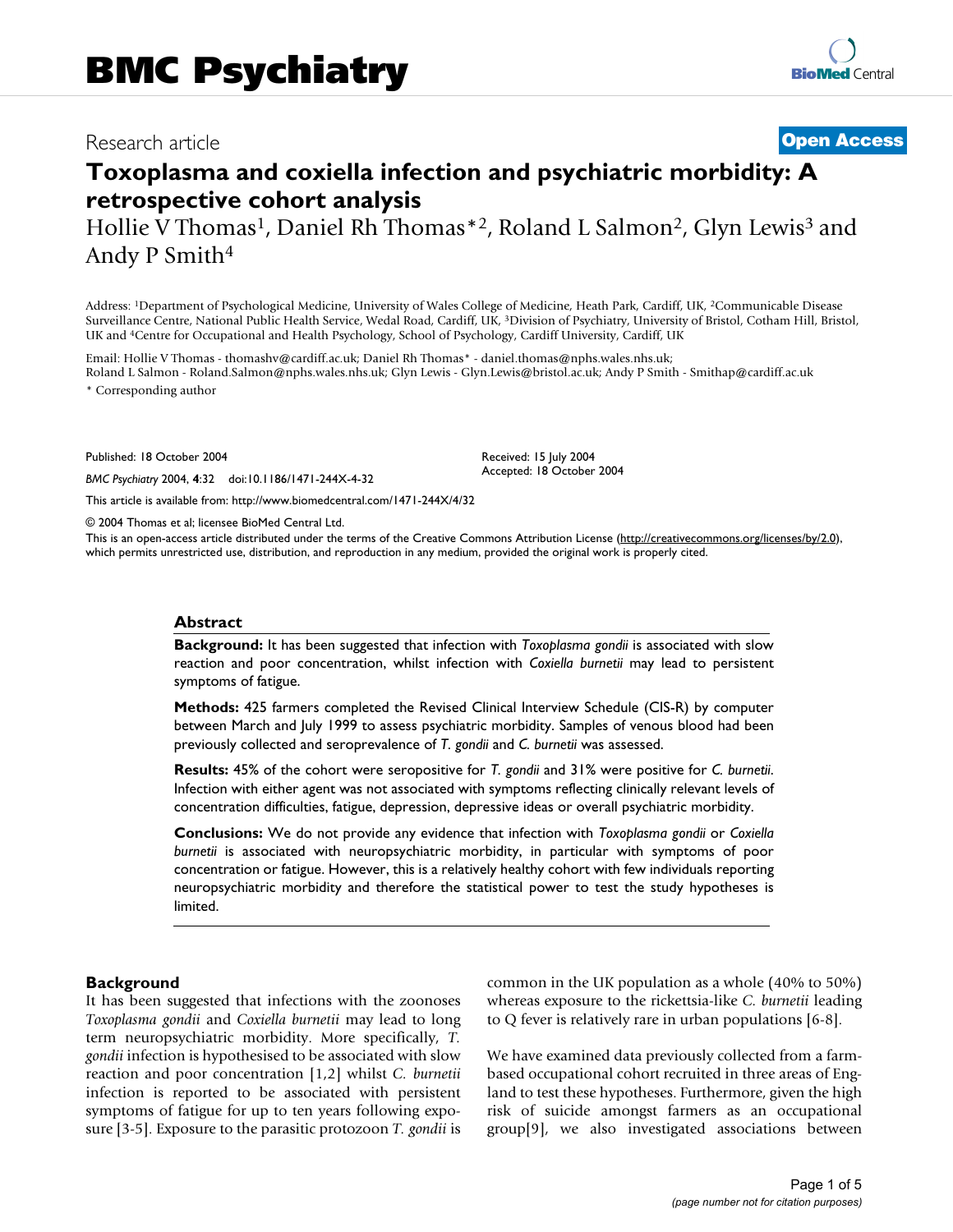infection with either organism and symptoms of depression or depressive ideas. Statistical associations were examined between measures of lifetime exposure to *T. gondii* and *C. burnetii* and current psychiatric morbidity measured by the Revised Clinical Interview Schedule (CIS-R).

# **Methods**

#### *Sample*

A representative cohort of 606 farmers, farmworkers and family members has been recruited since 1991 in three areas of England to investigate occupational risk factors for zoonoses[10]. A random sample of farmers was drawn from the Ministry of Agriculture, Fisheries and Food June Agricultural Census lists of agricultural holdings[11], and each farmer could then nominate a further adult on the same farm holding (usually his wife). Seventy-seven per cent of the cohort were still enrolled in May 1998 and of these, 425 (91%) completed the CIS-R by computer between March and July 1999[12].

### *Psychiatric morbidity data*

The computer-administered version of the CIS-R was used to assess the prevalence of symptoms of neurotic psychopathology in the week prior to interview[13]. The CIS-R is made up of fourteen sections, each covering a particular area of neurotic symptoms. For this study we utilized data from the sections relating to fatigue, concentration difficulties, depression and depressive ideas as assessment of psychiatric outcome. Individual symptoms are regarded as clinically relevant if they have a score of two or more (range zero to four, or five for section on depressive ideas). Summed scores from all fourteen sections range from zero to fifty seven, the overall threshold for clinically significant psychiatric morbidity is twelve. The time taken to complete the questionnaire ranged from ten to thirty minutes, due to the filtering nature of the questions.

As reported previously, the prevalence of clinically relevant levels of each of these neurotic symptoms was relatively low[9]. Fifteen percent of farmers reached the threshold for a clinically relevant level of symptoms of fatigue (n = 62). Approximately 5% of the farmers reported symptoms of either concentration difficulties (n  $= 22$ ) or depressive ideas (n  $= 23$ ), and 4% reported symptoms of depression ( $n = 18$ ). Approximately 6% of farmers reported significant general psychiatric morbidity (n = 25).

### *Seroprevalence data*

At enrolment, 10 ml of venous blood was taken from all subjects. Samples were screened for *Toxoplasma gondii* at Hereford PHL using the Eiken latex agglutination test (cut off titre 1/32). Seroconverters were confirmed by PHLS Toxoplasma Reference Laboratory at Swansea PHL using the dye test and by IgM ELISA. Serum IgG specific antibody levels for *Coxiella burnetii* phase II antigen were estimated at Bristol Public Health Laboratory (PHL) using an indirect immunofluorescence test. Serum with a reciprocal titre of 32 or more were taken as positive. Seroprevalence data for *T. gondii* and *C. burnetii* were available for 370 and 422 individuals respectively.

## *Statistical analysis*

All analyses allowed for clustering by farm holding in the survey data (Stata Version 6.0, StataCorp, College Station, TX, USA). Odds ratios (ORs) and 95% confidence intervals (95% CIs) were calculated using logistic regression and were adjusted for sex and age in ten year bands.

# **Results**

In total, 45% (95% CI 40% to 50%) of the cohort were seropositive for *T. gondii* and 31% (95% CI 26% to 36%) were positive for *C. burnetii*. Forty six individuals were seropostivie for both. Exposure to either infection did not differ significantly between men and women (*T. gondii* seroprevalence 47% vs. 41%; *C. burnetii* seroprevalence 32% vs. 28%). *T. gondii* seroprevalence increased significantly with age (<30 years 9%, 30–39 years 29%, 40–49 years 33%, 50–59 years 54%, 60–69 years 57%, 70+ years 56%; χ2 = 25.8, df = 5, P = 0.0002). *C. burnetii* seroprevalence was not associated with age (<30 years 38%, 30–39 years 28%, 40–49 years 36%, 50–59 years 27%, 60–69 years 29%, 70+ years 36%).

Those seropositive for *T. gondii* were not more likely to report symptoms reflecting clinically relevant levels of fatigue, concentration difficulties, depression, depressive ideas or overall psychiatric morbidity than those who were seronegative (Table [1](#page-2-0)). Similarly, evidence of infection by *C. burnetii* was not significantly associated with reporting of clinically relevant levels of any of these symptoms. Indeed, although based on very limited numbers, a greater percentage of farmers who were seronegative rather than seropositive for *C. burnetii* reported psychiatric symptoms. Furthermore, neither infection was associated with an increased risk of any studied psychiatric outcome after adjusting for age and sex (Table [2](#page-2-1)).

### **Discussion**

This study does not provide evidence to support the hypothesis that infection by *Toxoplasma gondii* is associated with difficulties in concentration. Given the relatively common exposure to latent toxplasmosis in both the general population and in certain occupational cohorts, even a relatively weak association with neuropsychiatric outcome might be of potential public health interest. However, no strong evidence to support such an association has been reported to date.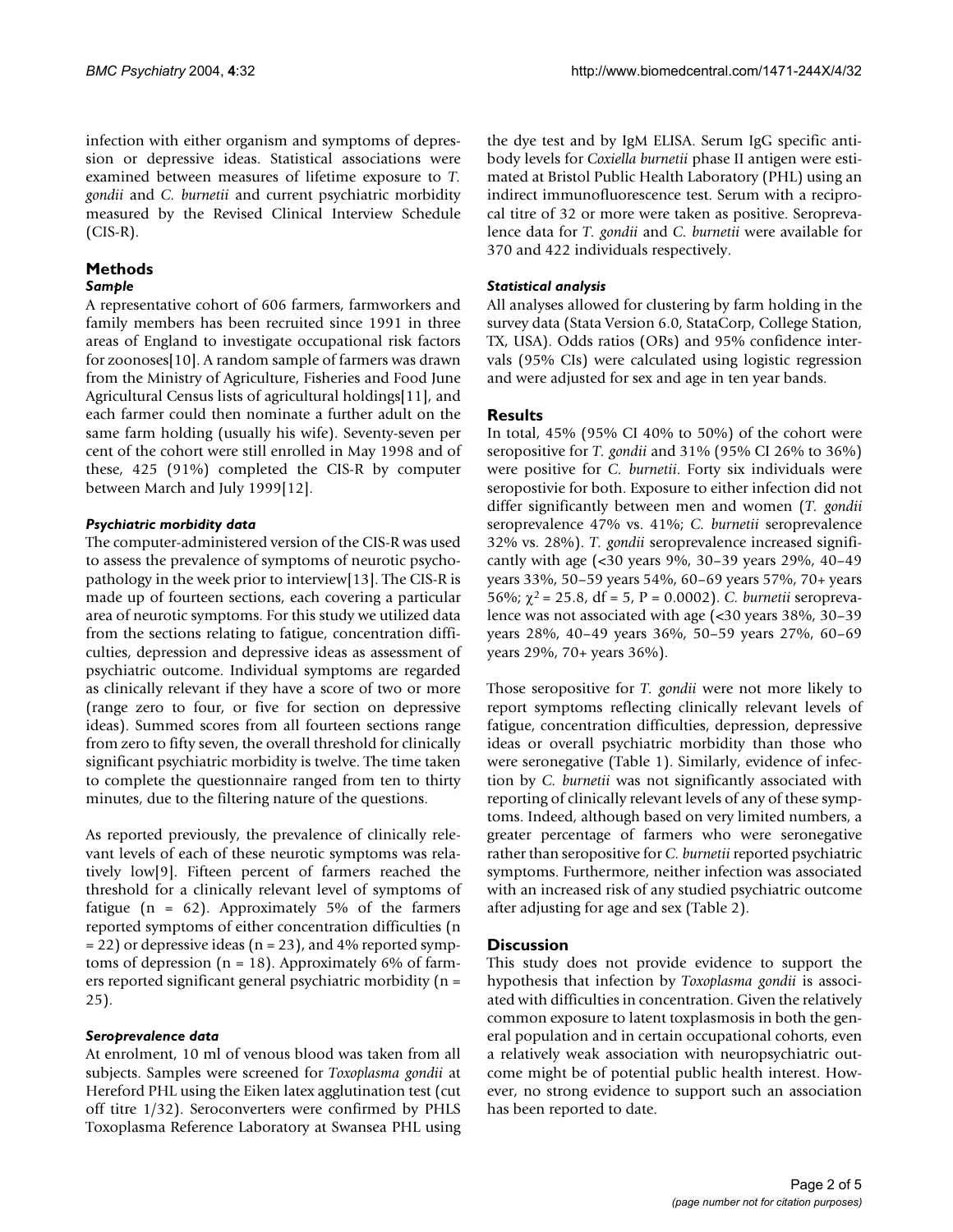|                            | T. gondii                        |                                  | C. burnetii                      |                                  |
|----------------------------|----------------------------------|----------------------------------|----------------------------------|----------------------------------|
|                            | <b>Seropositive</b><br>$N = 166$ | <b>Seronegative</b><br>$N = 204$ | <b>Seropositive</b><br>$N = 130$ | <b>Seronegative</b><br>$N = 292$ |
| N(%)                       |                                  |                                  |                                  |                                  |
| Fatigue                    | 27(16.3)                         | 33 (16.2)                        | 18(13.9)                         | 43 (14.7)                        |
| Concentration difficulties | 9(5.4)                           | 13(6.4)                          | 3(2.3)                           | 19(6.5)                          |
| Depression                 | 7(4.2)                           | 11(5.4)                          | 3(2.3)                           | 15(5.1)                          |
| Depressive ideas           | 10(6.0)                          | 13(6.4)                          | 5(3.9)                           | 18(6.2)                          |
| Psychiatric morbidity      | 10(6.0)                          | 15(7.4)                          | 6(4.6)                           | 19(6.5)                          |

#### <span id="page-2-0"></span>**Table 1: Prevalence of self-reported psychiatric symptoms in relation to infection by** *T. gondii* **and** *C. burnetii*

<span id="page-2-1"></span>**Table 2: Odds ratios for self-reported psychiatric symptoms in relation to** *T. gondii* **and** *C. burnetii*

|                                         | T. gondii<br>OR (95% CI) | C. burnetii<br>OR (95% CI) |
|-----------------------------------------|--------------------------|----------------------------|
|                                         |                          |                            |
| Fatigue ( $n = 62$ )                    |                          |                            |
| Seronegative                            | 00.1                     | 00.1                       |
| Seropositive                            | $1.18(0.66 - 2.14)$      | $0.92(0.52 - 1.64)$        |
| Concentration difficulties ( $n = 22$ ) |                          |                            |
| Seronegative                            | 1.00                     | 00.1                       |
| Seropositive                            | $0.97(0.41 - 2.28)$      | $0.32(0.10 - 1.06)$        |
| Depression ( $n = 18$ )                 |                          |                            |
| Seronegative                            | 1.00                     | 1.00                       |
| Seropositive                            | $0.81(0.29 - 2.30)$      | $0.47(0.13 - 1.67)$        |
| Depressive ideas ( $n = 23$ )           |                          |                            |
| Seronegative                            | 00.1                     | 1.00                       |
| Seropositive                            | $1.11(0.44 - 2.77)$      | $0.62(0.23 - 1.69)$        |
| Psychiatric morbidity $(n = 25)$        |                          |                            |
| Seronegative                            | 1.00                     | 1.00                       |
| Seropositive                            | $0.88(0.38 - 2.04)$      | $0.71(0.28 - 1.84)$        |

Odds ratios account for sample clustering by farm holding

Odds ratios were adjusted for sex and age in 10-year bands (<30, 30–39, 40–49, 50–59, 60–69, 70+)

Havlicek and colleagues [1] reported significantly longer reaction times for completion of a computerised version of a psychomotor test amongst 60 *Toxoplasma*-positive individuals compared to 56 *Toxoplasma*-negative individuals, although the difference in reaction time was only up to 17 miliseconds. The authors interpreted this possible behavioural change as a manipulation activity to promote transmission of the parasite; delayed reaction times in rodents could increase the chance of transmission into a definitive host such as the cat. Flegr and collagues [2] investigated this hypothesis further by comparing the seroprevalence of latent toxoplasmosis in 146 subjects involved in traffic accidents (assumed to have delayed reaction) and 446 members of the general public in the same geographical area. Subjects with latent toxoplasmosis were 2.65 times more likely (95% CI 1.76–4.01) to be identified as having a traffic accident than those who were seronegative. However the study was limited by the sampling of both cases and controls relying on availability of archived blood samples for serological testing of toxoplasmosis thus increasing the possibility of selection bias, together with inadequate consideration of possible confounders.

Furthermore there is no evidence from this study to support the hypothesis that infection by *Coxiella burnetii* is associated with symptoms of fatigue. Wildman and colleagues [5] have previously reported that symptoms of fatigue were more common in 77 individuals assessed ten years after exposure to Q fever in a UK outbreak than in matched unexposed controls (65% vs 35%  $P < 0.001$ ). Their study benefited from a comprehensive assessment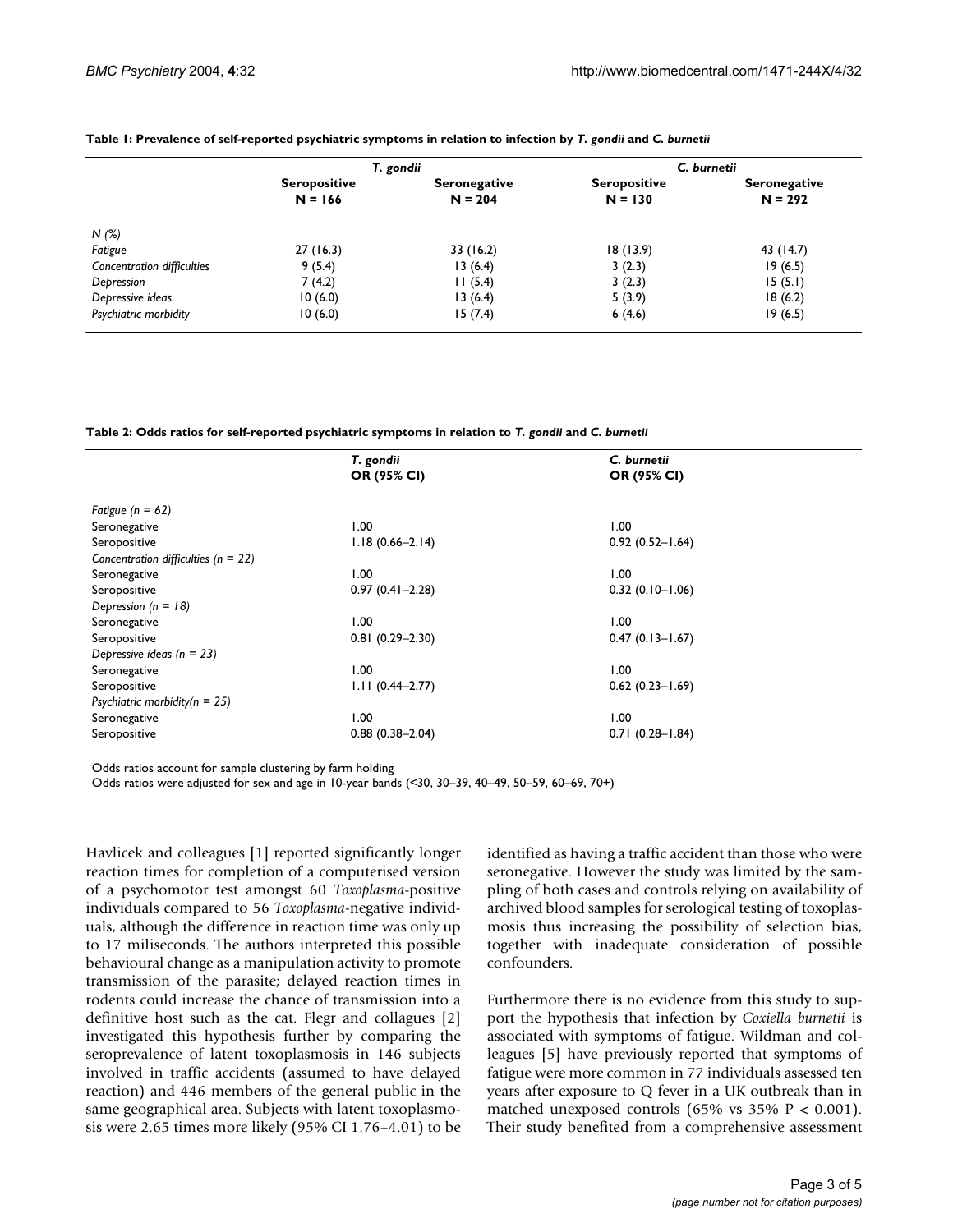of fatigue, a matched design to control for age, sex and smoking status, and a relatively high response rate amongst those exposed to Q fever (84%). However only 36% of the matched controls participated in the study, suggesting a possible selection bias. Finally due to the nature of self-report questionnaires and knowledge of study hypotheses the possibility of response bias could not be ruled out.

#### *Strengths and limitations*

Exposure to both *T. gondii* and *C. burnetii* was common in this occupational cohort of farmworkers which is not surprising. Indeed the exposure to toxoplasma is common in the UK population as a whole (40% to 50%)[7], whereas occupational exposure is more important in the epidemiology of Q fever, with prevalence amongst farmworkers being two to three times higher than a comparison group of ambulance and police workers[8].

This survey benefited from using the CIS-R as a standardised assessment suitable for lay interviewers in assessing minor psychiatric disorder in an occupational setting. The computerised CIS-R assessment provides an easy, quick, inexpensive yet thorough assessment which is acceptable to interviewees and also helps to eliminate observer bias.

The prevalence of psychiatric symptoms was lower than expected in this cohort of farm workers[10], indicating that this is a relatively healthy occupational cohort with only very few individuals reporting clinically relevant levels of symptoms. Therefore unfortunately the statistical analyses are limited in power to test the study hypotheses. Although the response rate for the mental health survey was relatively high, it is possible that those subjects previously exposed to *T. gondii* or *C. burnetii* and who subsequently developed symptoms might have been more likely to drop out of the cohort either before recruitment or before this more recent survey ('healthy worker effect'). If this were the case we might underestimate the strength of association between exposure and psychiatric outcome. Finally we have no indicator of duration of infection for those individuals who are currently seropositive for either infectious agent which might affect the observed association if a long lag time is required between exposure and presentation of symptoms.

#### **Conclusions**

We do not provide any evidence that infection with *Toxoplasma gondii* or *Coxiella burnetii* is associated with neuropsychiatric morbidity, in particular with symptoms of poor concentration or fatigue.

#### **List of abbreviations**

*T. gondii* – *Toxoplasma gondii*

*C. burnetii – Coxiella burnetii*

CIS-R – Revised Clinical Interview Schedule

OR – odds ratio

95% CI – ninety five percent confidence interval

#### **Competing interests**

The authors declare that they have no competing interests.

#### **Authors' contributions**

HT completed the statistical analyses and drafted the manuscript, DT and RS conceived of the PHLS Farm Cohort study and participated in its design and coordination, GL developed the psychiatric assessments and advised in their use, AS advised on the study hypotheses under investigation. All authors read and approved the final manuscript.

#### **Acknowledgements**

We thank all the participants of the study. We also thank the field workers and laboratory staff for their contribution to data collection. The PHLS Farm Cohort study was funded by the Health and Safety Executive.

#### **References**

- Havlicek J, Gasova Z, Smith AP, Zvara K, Flegr J: [Decrease of psy](http://www.ncbi.nlm.nih.gov/entrez/query.fcgi?cmd=Retrieve&db=PubMed&dopt=Abstract&list_uids=11393824)**[chomotor performance in subjects with latent "asympto](http://www.ncbi.nlm.nih.gov/entrez/query.fcgi?cmd=Retrieve&db=PubMed&dopt=Abstract&list_uids=11393824)[matic" toxoplasmosis.](http://www.ncbi.nlm.nih.gov/entrez/query.fcgi?cmd=Retrieve&db=PubMed&dopt=Abstract&list_uids=11393824)** *Parasitology* 2001, **122:**515-520.
- 2. Flegr J, Havlicek J, Kodym P, Maly M, Smahel Z: **[Increased risk of](http://www.ncbi.nlm.nih.gov/entrez/query.fcgi?cmd=Retrieve&db=PubMed&dopt=Abstract&list_uids=12095427) [traffic accidents in subjects with latent toxoplasmosis: a ret](http://www.ncbi.nlm.nih.gov/entrez/query.fcgi?cmd=Retrieve&db=PubMed&dopt=Abstract&list_uids=12095427)[rospective case-control study.](http://www.ncbi.nlm.nih.gov/entrez/query.fcgi?cmd=Retrieve&db=PubMed&dopt=Abstract&list_uids=12095427)** *BMC Infectious Diseases* 2002, **2:**11.
- 3. Marmion BP, Shannon M, Maddocks I, Storm P, Penttila I: **[Protracted](http://www.ncbi.nlm.nih.gov/entrez/query.fcgi?cmd=Retrieve&db=PubMed&dopt=Abstract&list_uids=8598796) [debility and fatigue after acute Q fever.](http://www.ncbi.nlm.nih.gov/entrez/query.fcgi?cmd=Retrieve&db=PubMed&dopt=Abstract&list_uids=8598796)** *Lancet* 1996, **347:**977-978.
- 4. Ayres JG, Flint N, Smith EG, Tunnicliffe WS, Fletcher JJ, Hammond K, Ward D, Marmion BP: **[Post-infection fatigue syndrome follow](http://www.ncbi.nlm.nih.gov/entrez/query.fcgi?cmd=Retrieve&db=PubMed&dopt=Abstract&list_uids=9578893)[ing Q fever.](http://www.ncbi.nlm.nih.gov/entrez/query.fcgi?cmd=Retrieve&db=PubMed&dopt=Abstract&list_uids=9578893)** *QJM* 1998, **91:**105-123.
- 5. Wildman MJ, Smith EG, Groves J, Beattie JM, Caul EO, Ayres JG: **Chronic fatigue following infection by** *Coxiella burnetii* **[\(Q](http://www.ncbi.nlm.nih.gov/entrez/query.fcgi?cmd=Retrieve&db=PubMed&dopt=Abstract&list_uids=12145392) [fever\): ten-year follow-up of the 1989 UK outbreak cohort.](http://www.ncbi.nlm.nih.gov/entrez/query.fcgi?cmd=Retrieve&db=PubMed&dopt=Abstract&list_uids=12145392)** *QJM* 2002, **95:**527-538.
- 6. Department for Environment, Food and Rural Affairs: *Zoonoses Report United Kingdom 2002* London: HMSO; 2003.
- 7. Walker J, Nokes DJ, Jennings R: **Longitudinal study of Toxoplasma seroprevalence in South Yorkshire.** *Epidemiolol Infect* 1992, **108:**99-106.
- 8. Thomas DR, Treweek L, Salmon RL, Kench SM, Coleman TJ, Mead D, Morgan-Capner P, Caul EO: **[The risk of acquiring Q fever on](http://www.ncbi.nlm.nih.gov/entrez/query.fcgi?cmd=Retrieve&db=PubMed&dopt=Abstract&list_uids=7489053) [farms: a seroepidemiological study.](http://www.ncbi.nlm.nih.gov/entrez/query.fcgi?cmd=Retrieve&db=PubMed&dopt=Abstract&list_uids=7489053)** *Occup Environ Med* 1995, **52:**644-647.
- 9. Charlton J: **[Trends and patterns in suicide in England and](http://www.ncbi.nlm.nih.gov/entrez/query.fcgi?cmd=Retrieve&db=PubMed&dopt=Abstract&list_uids=7558551) [Wales.](http://www.ncbi.nlm.nih.gov/entrez/query.fcgi?cmd=Retrieve&db=PubMed&dopt=Abstract&list_uids=7558551)** *International Journal of Epidemiology* 1995, **24:**S45-52.
- 10. Thomas DR, Salmon RL, Kench SM, Meadows D, Coleman TJ, Morgan-Capner P, Morgan KL: **[Zoonotic illness -- determining risks](http://www.ncbi.nlm.nih.gov/entrez/query.fcgi?cmd=Retrieve&db=PubMed&dopt=Abstract&list_uids=8189169) and measuring effects: the association between current ani[mal exposure and a history of illness in a well characterised](http://www.ncbi.nlm.nih.gov/entrez/query.fcgi?cmd=Retrieve&db=PubMed&dopt=Abstract&list_uids=8189169) [rural population.](http://www.ncbi.nlm.nih.gov/entrez/query.fcgi?cmd=Retrieve&db=PubMed&dopt=Abstract&list_uids=8189169)** *J Epidemiol Community Health* 1994, **48:**151-155.
- 11. MAFF: *Agricultural statistics UK 1989* London: HMSO; 1991.
- 12. Thomas HV, Lewis G, Thomas DRh, Salmon RL, Chalmers R, Coleman TJ, Kench SM, Morgan-Capner P, Meadows D, Sillis M, Softley P: **[Mental health of British farmers.](http://www.ncbi.nlm.nih.gov/entrez/query.fcgi?cmd=Retrieve&db=PubMed&dopt=Abstract&list_uids=12598664)** *Occupational and Environmental Medicine* 2003, **60:**181-186.
- 13. Lewis G, Pelosi AJ, Araya R, Dunn G: **[Measuring psychiatric dis](http://www.ncbi.nlm.nih.gov/entrez/query.fcgi?cmd=Retrieve&db=PubMed&dopt=Abstract&list_uids=1615114)[order in the community: a standardized assessment for use](http://www.ncbi.nlm.nih.gov/entrez/query.fcgi?cmd=Retrieve&db=PubMed&dopt=Abstract&list_uids=1615114) [by lay interviewers.](http://www.ncbi.nlm.nih.gov/entrez/query.fcgi?cmd=Retrieve&db=PubMed&dopt=Abstract&list_uids=1615114)** *Psychological Medicine* 1992, **22:**465-86.